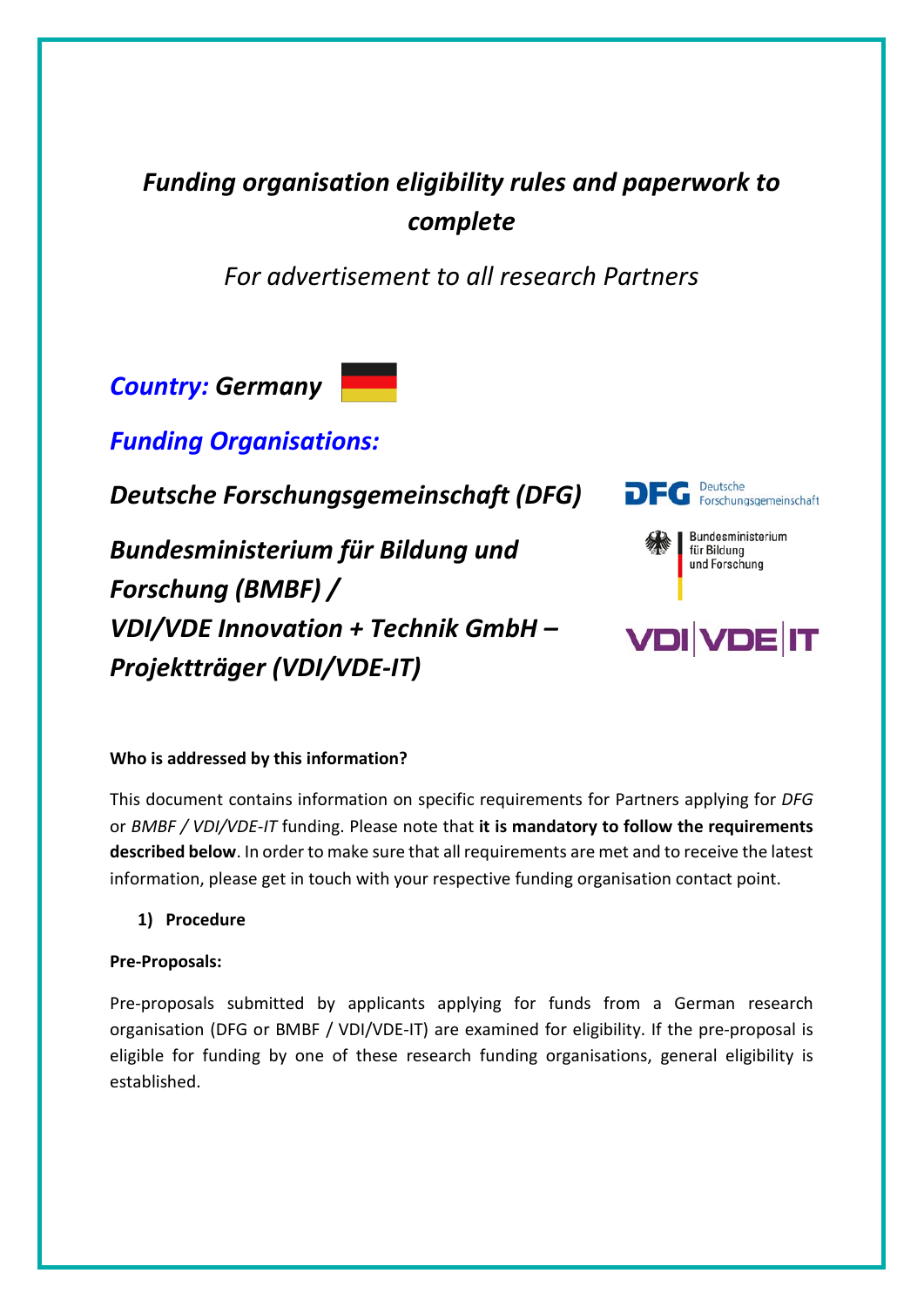#### **Full Proposals:**

As a service to the German community, all submitted full proposals including funds applied for from a German research funding organisation are processed according to a uniform procedure. In addition to the mandatory submission of all proposals to the BiodivERsA Call Secretariat, **all proposals applying for** *DFG or BMBF / VDI/VDE-IT* **funds must be submitted to the DFG via the [DFG elan portal](https://elan.dfg.de/my.policy)**. Please note that this also applies to applicants who are only eligible pursuant to the BMBF / VDI/VDE-IT guidelines. The proposal documents must be submitted via the DFG elan portal by the same deadline as the full proposals to the BiodivERsA Call Secretariat plus three working days. Subsequently, responsibilities for applications are assigned among the German funding agencies.

#### **2) Technical advice**

#### Submission of full proposals via the DFG's Electronic Proposal Processing System (elan)

The following process must be followed by each member of the consortium applying for funding from a German research funding organisation (DFG *or* BMBF / VDI/VDE-IT). In the following, these members of the consortium are referred to as "German applicants", which only means that they are applying for "German funds", not that these applicants' nationality is necessarily German.

Please note that **before submission of the full proposal, each German applicant must be registered in the elan system**. (Registration of all German applicants should be finished no later than three weeks in advance of the deadline for submitting full proposals.)

The proposal form (*elektronisches Antragsformular*) must be submitted via elan, the DFG's electronic proposal processing system.

Please select as follows:

- Proposal Submission / New Project (*Antragstellung / Neues Projekt*)
- Individual Grants Programme (*Einzelförderung*)
- Proposal for a Research Grant (*Antrag auf eine Sachbeihilfe*)
- -> Start online form (-> *Online-Formular starten*)
- Select the appropriate Call

For information on elan and access to the system, see: [www.dfg.de/elan/en](http://www.dfg.de/elan/en)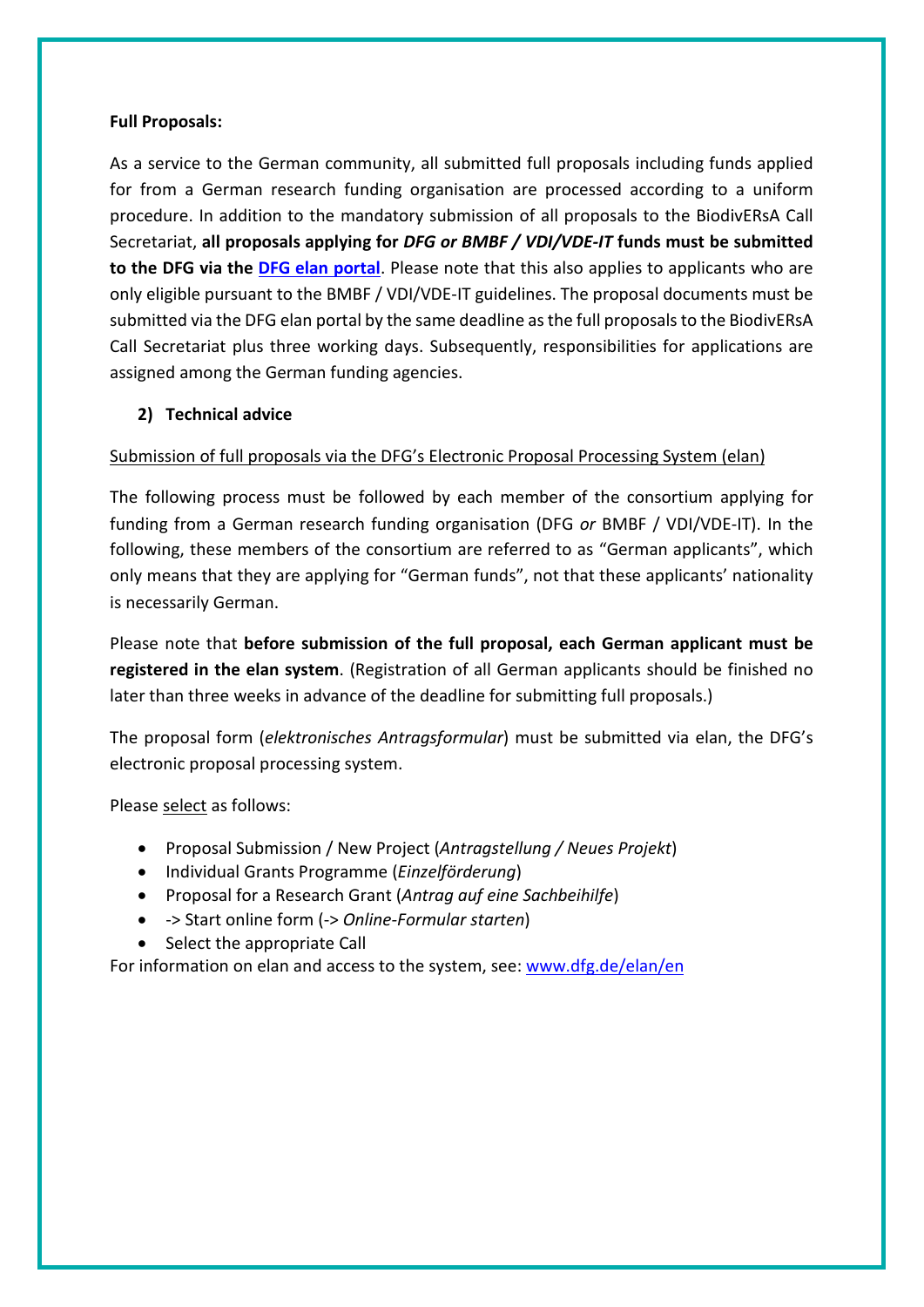### **3) Detailed information applicable to both German funding organisations**

#### **CONTACT**

| Country / Region | Germany                      |                                    |
|------------------|------------------------------|------------------------------------|
| <b>Funding</b>   | <b>Deutsche</b>              | Bundesministerium für Bildung und  |
| Organisation     | Forschungsgemeinschaft (DFG) | Forschung (BMBF)                   |
|                  | https://www.dfg.de/          | www.bmbf.de                        |
|                  |                              | VDI/VDE Innovation + Technik GmbH- |
|                  |                              | Projektträger (VDI/VDE-IT)         |
|                  |                              | www.vdivde-it.de                   |
| <b>Funding</b>   | Deutsche                     | VDI/VDE Innovation + Technik GmbH  |
| Organisation     | Forschungsgemeinschaft (DFG) | Projektträger Lebenswissenschaften |
| Contact Point(s) | Gaby Rerig                   | Rainer Schliep                     |
|                  | +49 228 885-2406             | +49 30 310078-5896                 |
|                  | gaby.rerig@dfg.de            | rainer.schliep@vdivde-it.de        |
|                  | Tanja Zdebel                 | Dr. Anne Dwertmann                 |
|                  | +49 228 885-3105             | +49 30 310078-427                  |
|                  | tanja.zdebel@dfg.de          | anne.dwertmann@vdivde-it.de        |

#### **FUNDING CONTRIBUTION AND BUDGET CAPS**

| <b>Funding</b>      | € 1,500,000                                                                | € 2,000,000                                                                  |
|---------------------|----------------------------------------------------------------------------|------------------------------------------------------------------------------|
| contribution to the |                                                                            |                                                                              |
| Call (in €)         |                                                                            |                                                                              |
| Minimum or          | BiodivERsA seeks to fund projects where there is equal co-operation        |                                                                              |
| maximum funding     | among international partners. Proposals should reflect equal contributions |                                                                              |
| per awarded         | within consortia (for information on other funding agencies' budgets,      |                                                                              |
| project / partner   | please see the respective National Annexes).                               |                                                                              |
|                     | If all German applicants in a consortium plan to apply for a budget        |                                                                              |
|                     | exceeding a total of € 250,000 (including a programme allowance for        |                                                                              |
|                     |                                                                            | indirect project costs, referred to as "overhead costs" within this context, |
|                     | where applicable), please get in touch with the Funding Organization       |                                                                              |
|                     | <b>Contact Points (FCPs) for advice.</b>                                   |                                                                              |
|                     |                                                                            | If the Consortium Coordinator is a German applicant, please contact the      |
|                     | FCPs for further information.                                              |                                                                              |

#### **GENERAL ELIGIBILITY RULES**

| Eligible<br>environment(s) | No restrictions                    | No restrictions                            |
|----------------------------|------------------------------------|--------------------------------------------|
|                            |                                    |                                            |
| <b>Eligibility of a</b>    | Qualified researchers (as a rule,  | Universities, research institutions and    |
| partner as a               | those holding a doctorate) from    | comparable institutions are eligible to    |
| beneficiary                | all disciplines working at German  | apply. Individual persons are not eligible |
| institution                | research institutions are eligible | for funding.                               |
|                            | for funding.                       | Grants will be awarded in accordance       |
|                            | Researchers working at             | with BMBF funding regulations, sections    |
|                            | institutions which serve purely    | 23 and 44 of the "Bundeshaushaltsordnung"  |
|                            | commercial purposes or those       | (BHO), associated administrative           |
|                            | who are not permitted to publish   | regulations as well as the BMBF            |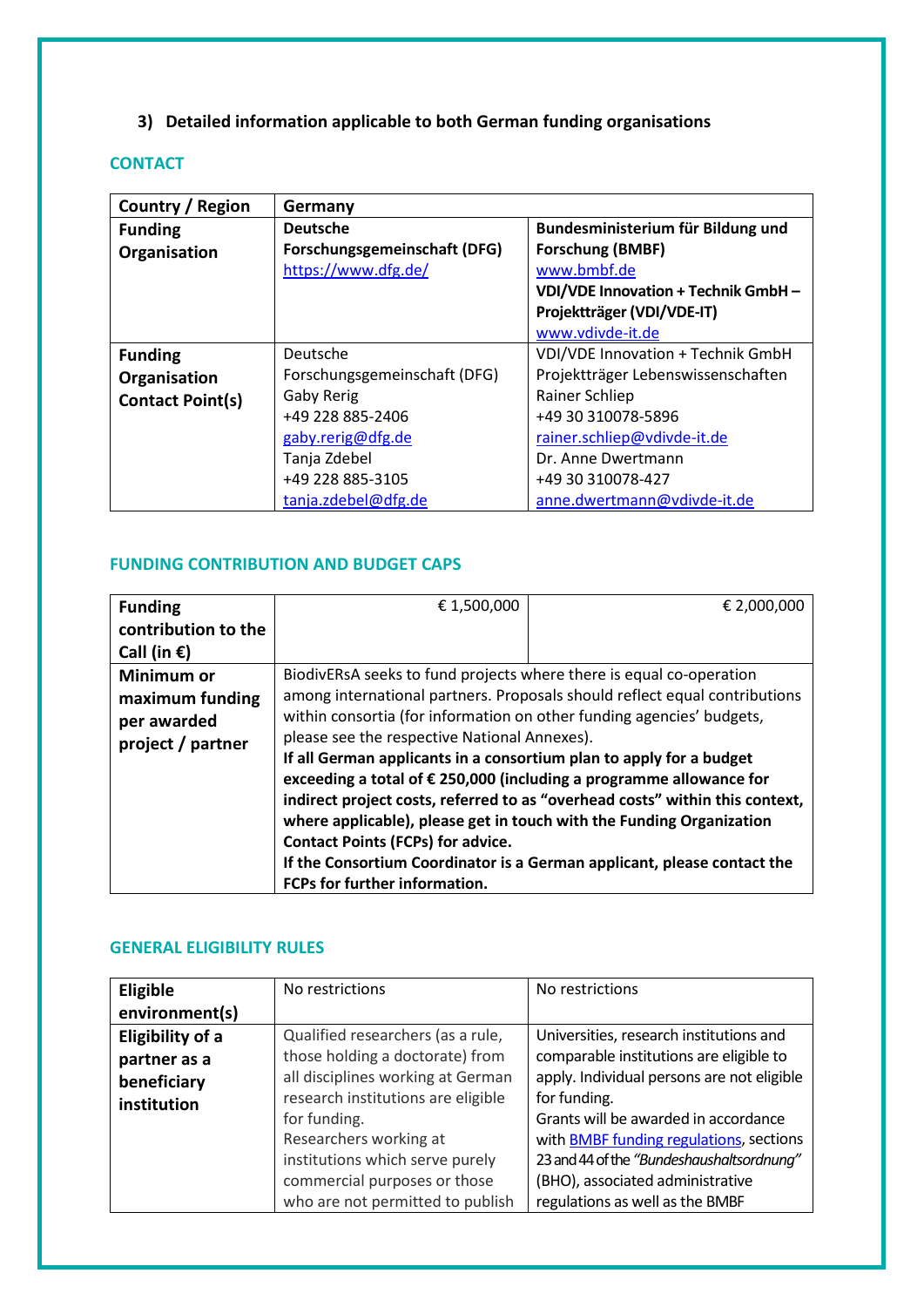|                       | findings in a generally accessible<br>form are not eligible to apply.   | "Guidelines for Grant Applications on an<br>Expenditure Basis (AZA)" and/or "Guidelines |
|-----------------------|-------------------------------------------------------------------------|-----------------------------------------------------------------------------------------|
|                       | In the case of researchers who                                          | for Grant Applications on a Cost Basis (AZK)".                                          |
|                       | are employed at one of the                                              | At the time of payment of a grant                                                       |
|                       | institutes or member                                                    | awarded, the existence of a permanent                                                   |
|                       | organisations of the Max Planck                                         | establishment or branch office or other                                                 |
|                       | Society, Fraunhofer Society,                                            | entity serving the non-economic activity                                                |
|                       | Helmholtz Association or Leibniz                                        | of the grantee in Germany is required.                                                  |
|                       | Association, researchers working                                        | Applicants should read and follow the                                                   |
|                       | at a publicly funded institute                                          | instructions contained in the                                                           |
|                       | associated with one of these                                            | "Richtlinien für Zuwendungsanträge auf                                                  |
|                       | research institutions, and                                              | Ausgabenbasis" or "Richtlinien für                                                      |
|                       | researchers working at                                                  | Zuwendungsanträge auf Kostenbasis",                                                     |
|                       | international research facilities                                       | depending on the legal status of the                                                    |
|                       | located in Germany, please note                                         | applicant's institution. All forms and                                                  |
|                       | that the duty to cooperate does                                         | guidelines are available on the federal                                                 |
|                       | not apply to this call. ("Es gilt                                       | funding portal ("Formularschrank für                                                    |
|                       | keine Kooperationspflicht.")                                            | Fördervordrucke des Bundes").                                                           |
|                       |                                                                         | All applicants from non-university                                                      |
|                       |                                                                         | research organisations (Helmholtz, Max                                                  |
|                       |                                                                         | Planck and Leibniz Centres) must follow                                                 |
|                       |                                                                         | specific application rules. These                                                       |
|                       |                                                                         | applicants should contact the FCP at                                                    |
|                       |                                                                         | VDI/VDE-IT for advice.                                                                  |
| Eligibility of costs, | Please note that the calculation of personnel costs differs between the |                                                                                         |
| types and their       |                                                                         | BiodivERsA EPSS and the DFG's elan system and, where applicable, in the                 |
| caps                  | subsequent application for funding from the BMBF. If you are unsure,    |                                                                                         |
|                       |                                                                         |                                                                                         |
|                       |                                                                         |                                                                                         |
|                       |                                                                         | please do not hesitate to contact the FCP at VDI/VDE-IT or DFG for advice.              |
|                       | Please check the Basic Module at                                        | Only temporary positions; see federal                                                   |
|                       | <b>DFG - Module Basic Module</b>                                        | funding portal ("Formularschrank für                                                    |
|                       | and if applicable the Module                                            | Fördervordrucke des Bundes").                                                           |
|                       | <b>Temporary Positions for Principal</b>                                |                                                                                         |
|                       | <b>Investigators at DFG - Module</b>                                    | Please note that applicants from non-                                                   |
|                       | <b>Temporary Position.</b>                                              | university institutions determine their                                                 |
|                       |                                                                         | own respective project allowances                                                       |
|                       | You will find information on DFG                                        | (i.e. "Gemeinkosten",                                                                   |
|                       | average personnel rates in DFG                                          | "Infrastrukturpauschale" etc.). These                                                   |
|                       | form 60.12 "DFG Personnel                                               | may differ significantly from the rates                                                 |
|                       | Rates" (DFG - Formulare und                                             | for overheads ("Projektpauschale") for                                                  |
|                       | Merkblätter / Gesamtliste)                                              | universities. Please include these                                                      |
|                       | (Ggf. kann ein Antrag auf                                               | project allowances and overheads                                                        |
|                       | personellen (tarifbedingten)                                            | respectively within the requested                                                       |
|                       | Mehrbedarf kurz vor Ende der                                            | funding sum.                                                                            |
|                       | Projektlaufzeit mit dem DFG-                                            |                                                                                         |
|                       | Vordruck 41.44 beantragt                                                | Subcontracting:                                                                         |
|                       | werden)                                                                 | To EU countries: Possible.                                                              |
|                       |                                                                         | To non-EU countries: Possible. Teams                                                    |
|                       | Overheads are calculated                                                | from third countries or international                                                   |
|                       | automatically by the DFG's elan                                         | organisations may be funded for minor                                                   |
|                       | system. However, please fill in                                         | tasks within projects if they are                                                       |
|                       | 22% of direct costs as overheads<br>in the BiodivERsA form.             | subcontracted by a German applicant.<br>Cooperation with developing countries           |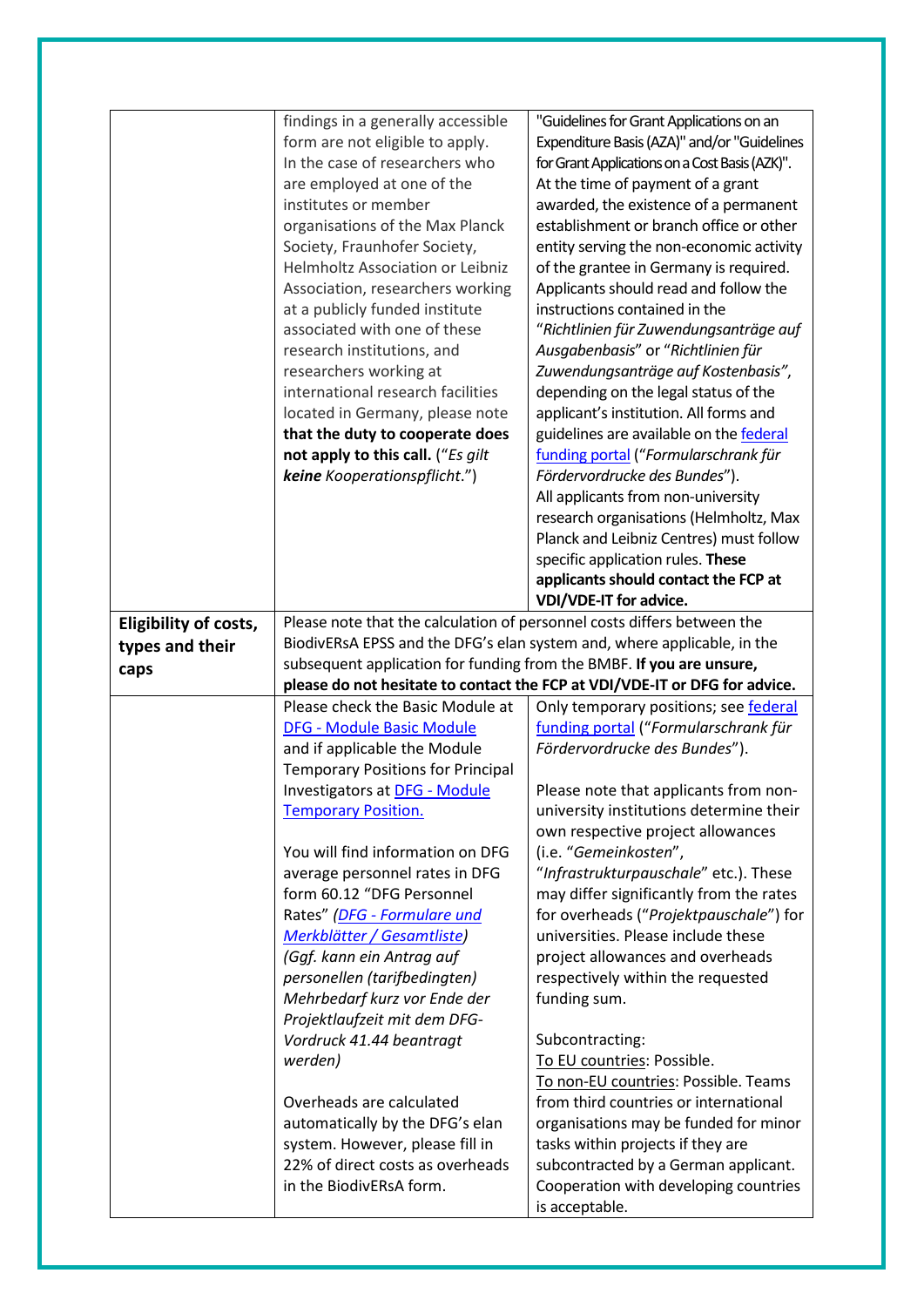|                                                                        | Subcontracting:<br>Possible according to the general<br>rules for research grants (for<br>details see DFG form 52.01) | The BMBF does not fund<br>subcontracted teams from industrial<br>countries or emerging economies such<br>as China, Brazil, etc.<br>Subcontracting special tasks (i.e. IT                                                                                                                                                                                                                                                                                                             |
|------------------------------------------------------------------------|-----------------------------------------------------------------------------------------------------------------------|--------------------------------------------------------------------------------------------------------------------------------------------------------------------------------------------------------------------------------------------------------------------------------------------------------------------------------------------------------------------------------------------------------------------------------------------------------------------------------------|
|                                                                        |                                                                                                                       | services, etc): Possible. Please contact<br>the FCP at VDI/VDE-IT for advice.                                                                                                                                                                                                                                                                                                                                                                                                        |
| <b>Should VAT be</b><br>included in the<br>budget figures<br>provided? | Yes                                                                                                                   | See above, cf. federal funding portal<br>("Formularschrank für<br>Fördervordrucke des Bundes").                                                                                                                                                                                                                                                                                                                                                                                      |
| <b>Additional specific</b><br>eligibility rules                        | No                                                                                                                    | Research institutions that receive joint<br>basic funding from the German<br>federal and state governments can<br>only be granted project funding for<br>their additional expenditure under<br>certain conditions in addition to their<br>basic funding. In particular, these<br>base-funded non-university research<br>institutions are expected to link the<br>content of the project funding topics<br>to the institutionally funded research<br>activities and dovetail the two. |

| <b>INFORMATION</b>   | <b>DFG - BiodivERsA</b> | <b>BMBF - BiodivERsA</b> |
|----------------------|-------------------------|--------------------------|
| <b>AVAILABLE AT:</b> |                         |                          |

#### **OTHER IMPORTANT INFORMATION:**

| <b>Submission of the</b>                                                                  | Please select both German funding organisations in BiodivERsA's EPSS,                                                                                                                                                                                                                                                                        |
|-------------------------------------------------------------------------------------------|----------------------------------------------------------------------------------------------------------------------------------------------------------------------------------------------------------------------------------------------------------------------------------------------------------------------------------------------|
| pre-proposal and<br>full proposal at the                                                  | regardless of who might fund your project.                                                                                                                                                                                                                                                                                                   |
| national / regional<br>level and / or<br>requirement in<br>terms of national /            | Pre-proposals:<br>Submit pre-proposals to the BiodivERsA Call Secretariat only.<br>No documents or information are required for the pre-proposal stage at<br>the national level.                                                                                                                                                             |
| regional official<br>paperwork to<br>complete and sign<br>at national /<br>regional level | <b>Full proposals:</b><br>Submit the full proposal to the BiodivERsA Call Secretariat and the same<br>proposal documents to the DFG via the DFG elan portal.<br>All proposals applying for funds from German funding organisations must<br>be submitted both to the BiodivERsA Call Secretariat and to the DFG.                              |
|                                                                                           | The deadline for submission to the BiodivERsA Call Secretariat must be<br>strictly observed. The mandatory deadline for submission to the DFG is the<br>same deadline plus three working days.<br>For more information, see <b>DFG</b> - BiodivERsA ("DFG's Elan system: Help for<br>the online form" available for the full proposal stage) |